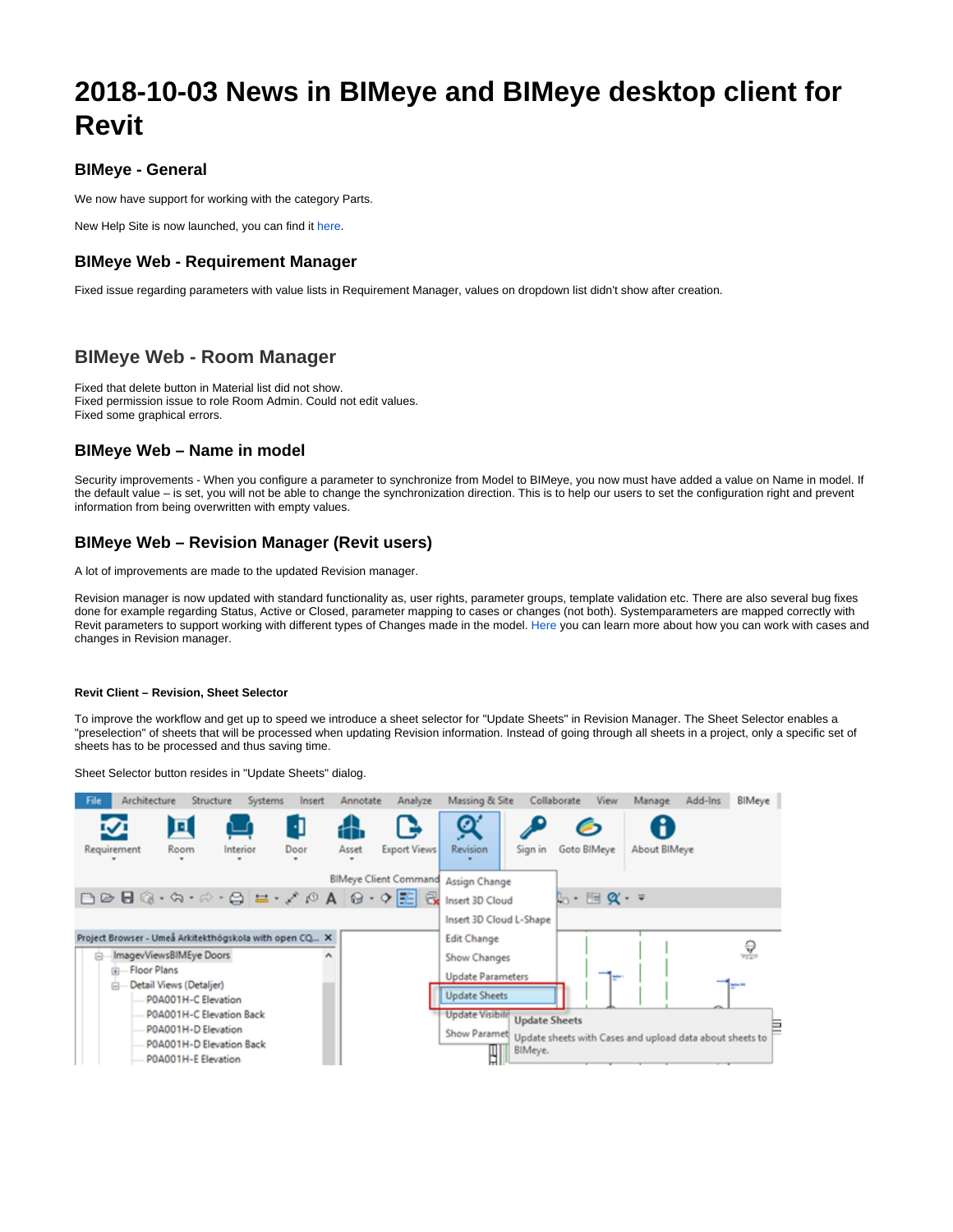| <b>Revison Manager</b>                                                               |                                                                | □                  | $\times$                                           |                                               |  |
|--------------------------------------------------------------------------------------|----------------------------------------------------------------|--------------------|----------------------------------------------------|-----------------------------------------------|--|
| Please select a case                                                                 |                                                                |                    |                                                    |                                               |  |
| Case<br>Description                                                                  |                                                                |                    | Info                                               |                                               |  |
| CASE <sub>1</sub><br>Testcase number 1                                               |                                                                |                    |                                                    |                                               |  |
| CASE <sub>2</sub><br>Testcase 2                                                      |                                                                |                    |                                                    |                                               |  |
| Select sheets                                                                        |                                                                | <b>Show Sheets</b> |                                                    |                                               |  |
| Project Browser - Umeå Arkitekthögskola with open CQ X<br>Sheets (CQ Browser Groups) | <b>BIMeye Client - Select Sheets</b>                           |                    |                                                    |                                               |  |
| <b>Documentation</b><br>0 - Titelsida                                                | Please select sheets                                           |                    |                                                    |                                               |  |
| <b>B</b> 1 - RITNINGSFÖRTECKNING                                                     | Shearch by sheet name                                          |                    |                                                    |                                               |  |
| 2 - RITNINGSFÖRTECKNING                                                              | Sheets (CQ Browser Groups)                                     |                    |                                                    |                                               |  |
| <b>B</b> 3 - RITNINGSFÖRTECKNING<br>4 - RITNINGSFÖRTECKNING                          | <b>Documentation</b>                                           | 0 - Titelsida      |                                                    |                                               |  |
| 5 - Plan 00                                                                          |                                                                |                    | 1 - RITNINGSFÖRTECKNING                            |                                               |  |
| A1 - Dörrförteckning                                                                 |                                                                |                    | 2 - RITNINGSFORTECKNING<br>3 - RITNINGSFÖRTECKNING |                                               |  |
| <b>Example 1</b>                                                                     |                                                                |                    | 4 - RITNINGSFÖRTECKNING                            |                                               |  |
| A01.0-1 - Exempel Sammansatt<br>A40.1-1 - Exempel Hus Planer                         |                                                                | 5 - Plan 00        |                                                    |                                               |  |
| A40.2-1 - Exempel Hus Sektioner, snitt, prof                                         | <b>ia-</b> Example 1                                           |                    | A1 - Dömförteckning                                |                                               |  |
| A40.3-1 - Exempel Hus Fasader och bilder                                             | □ Z Example 2                                                  |                    |                                                    |                                               |  |
| Example 2                                                                            |                                                                |                    | A40.3-2 - Fasad 50 del                             |                                               |  |
| iii - A40.3-2 - Fasad 50 del                                                         |                                                                |                    | A40.3-3 - Utrymningsplan                           |                                               |  |
| B-A40.3-3 - Utrymningsplan<br>$\dot{\mathbb{H}}$ $-$ A40.3-4 - Unnamed               | A40.3-4 - Unnamed<br>A41.0-1 - Exempel Yttertak, ytterbjälklag |                    |                                                    |                                               |  |
| - A41.0-1 - Exempel Yttertak, ytterbjälklag                                          | A42.0-1 - Exempel Yttervägg<br>A42.4-1 - Exempel Uppställning  |                    |                                                    |                                               |  |
| A42.0-1 - Exempel Yttervägg                                                          |                                                                |                    |                                                    | A43.0-1 - Exempel Inre rumsbildande byggdelar |  |
| A42.4-1 - Exempel Uppställning                                                       |                                                                |                    |                                                    | A44.0-1 - Exempel Invändiga ytskikt           |  |
| A43.0-1 - Exempel Inre rumsbildande byggc                                            |                                                                |                    |                                                    | A45.0-1 - Exempel Huskompletteringar          |  |
| A44.0-1 - Exempel Invändiga ytskikt                                                  |                                                                |                    |                                                    | A46.0-1 - Exempel Rumskompletteringar         |  |
| A45.0-1 - Exempel Huskompletteringar                                                 |                                                                |                    |                                                    |                                               |  |
|                                                                                      |                                                                |                    |                                                    |                                               |  |
| A46.0-1 - Exempel Rumskompletteringar<br>e PI Families                               | Show sheets with cases                                         |                    |                                                    |                                               |  |

Sheets Selector Dialog reads the Project Browser organisation so you get the same sorting when selecting sheets. Selection can be made on all levels in structure.

| Show sheets with cases |                                                                                                                |  |  |
|------------------------|----------------------------------------------------------------------------------------------------------------|--|--|
| Cancel                 | Review which of the selected sheets to be updated.<br>Can be time consuming if many sheets have been selected! |  |  |
|                        |                                                                                                                |  |  |

In the dialog "Show sheets with cases" can be chosen and that will go through preselected sheets and show sheets containing connection to that specific R evision case selected earlier in process.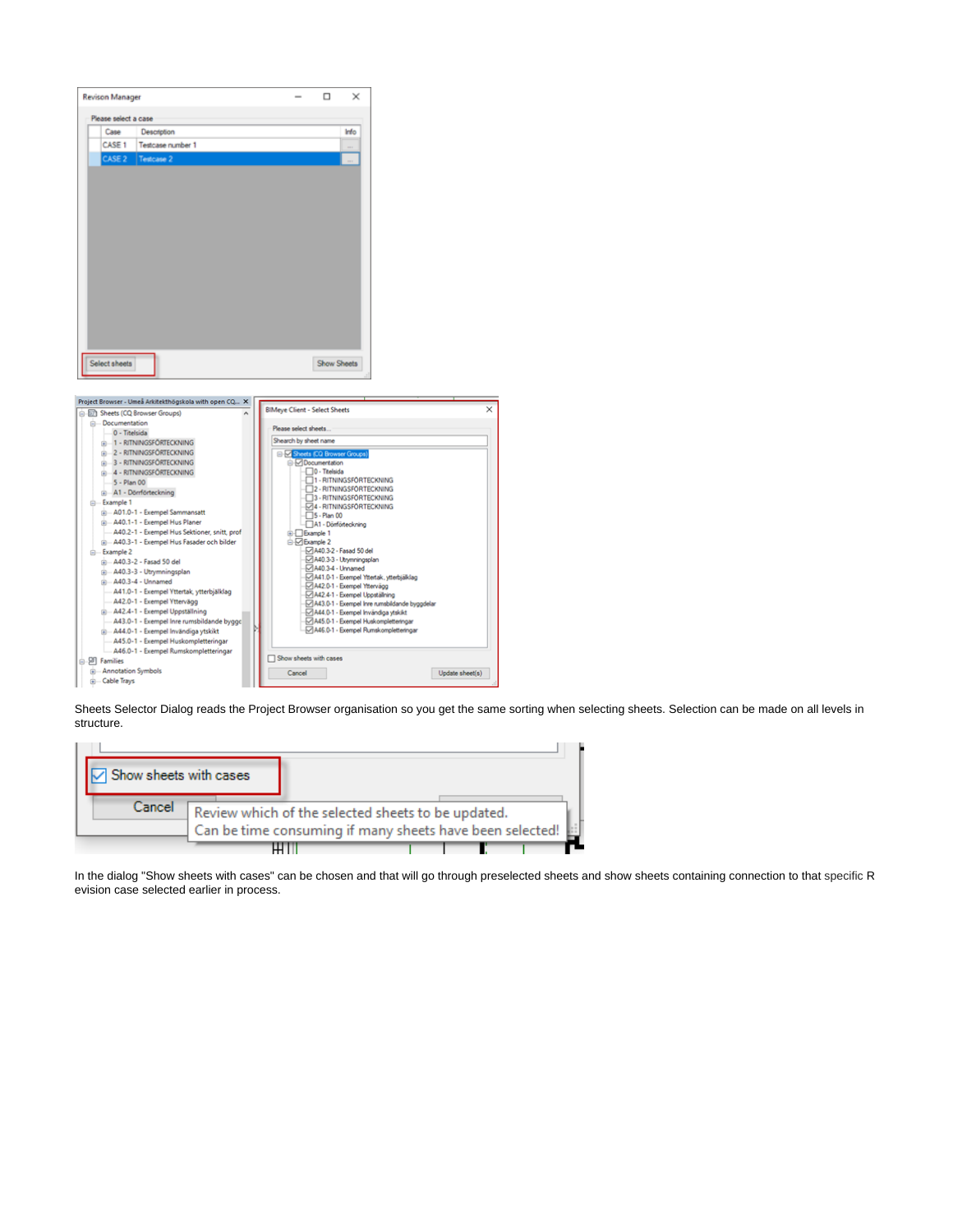| Filter by<br><b>Sheet Number</b><br>$\checkmark$<br><b>Sheets</b><br>Sheet Number<br>Sheet Name<br>$\boxtimes$ A01.0-1<br><b>Exempel Sammansatt</b><br>Þ<br>□ A40.1-1<br><b>Exempel Hus Planer</b><br>□ A40.3-1<br>Exempel Hus Fasader och bilder<br>□ A40.3-2<br>Fasad 50 del<br>□ A40.3-4<br>Unnamed | <b>Update sheets</b> | $\times$        |
|--------------------------------------------------------------------------------------------------------------------------------------------------------------------------------------------------------------------------------------------------------------------------------------------------------|----------------------|-----------------|
|                                                                                                                                                                                                                                                                                                        |                      |                 |
|                                                                                                                                                                                                                                                                                                        |                      |                 |
|                                                                                                                                                                                                                                                                                                        |                      |                 |
|                                                                                                                                                                                                                                                                                                        |                      |                 |
|                                                                                                                                                                                                                                                                                                        |                      |                 |
|                                                                                                                                                                                                                                                                                                        |                      |                 |
|                                                                                                                                                                                                                                                                                                        |                      |                 |
|                                                                                                                                                                                                                                                                                                        |                      |                 |
|                                                                                                                                                                                                                                                                                                        |                      |                 |
|                                                                                                                                                                                                                                                                                                        |                      |                 |
|                                                                                                                                                                                                                                                                                                        |                      |                 |
|                                                                                                                                                                                                                                                                                                        |                      |                 |
|                                                                                                                                                                                                                                                                                                        |                      |                 |
|                                                                                                                                                                                                                                                                                                        |                      | Cancel<br>Apply |
|                                                                                                                                                                                                                                                                                                        |                      |                 |

You can also find some more information [here](https://help.symetri.com/display/HELPBIMEYE/Revision+Manager).

#### **Revit Client – Key parameter CQ\_InstanceGUID**

To prevent accidental loss of GUID values the key parameter CQ\_InstanceGUID will be hidden away at first sync after update of BIMeye client. A message will appear and inform about the process. It will take approximately 3-4 minutes per 10000 instances to finish the hiding but it is only a one time process. Next time sync is done, it will be a normal one.

| <b>BIMeye Client</b> |                                                                                                                                                                                                                                                       |  |
|----------------------|-------------------------------------------------------------------------------------------------------------------------------------------------------------------------------------------------------------------------------------------------------|--|
|                      | Upgrading CQ InstanceGUID:s in model!<br>This is a one time process securing the integrity of<br>CQ InstanceGUID parameter used by BIMeye in the BIM<br>model. It will take some time if the model is big. Approx 3-4<br>minutes per 10000 instances. |  |
|                      | ОК                                                                                                                                                                                                                                                    |  |

In case of locked objects in a Worksharing environment a message will pop up at synchronization telling the user to ensure that the model has no locked objects and then quit the process.

| <b>BIMeye Client</b> |                                                                                                                                                                                                                                                                                                                   |  |
|----------------------|-------------------------------------------------------------------------------------------------------------------------------------------------------------------------------------------------------------------------------------------------------------------------------------------------------------------|--|
|                      | This is a worksharing model and other users can edit and lock<br>objects in the model.<br>There are locked instances in this model and to prevent<br>damage to syncronized data the process has been stopped.<br>Ensure that there are no other users that owns objects in the<br>model and try syncronize again! |  |
|                      | OK                                                                                                                                                                                                                                                                                                                |  |

After releasing locked objects the synchronization can be done.